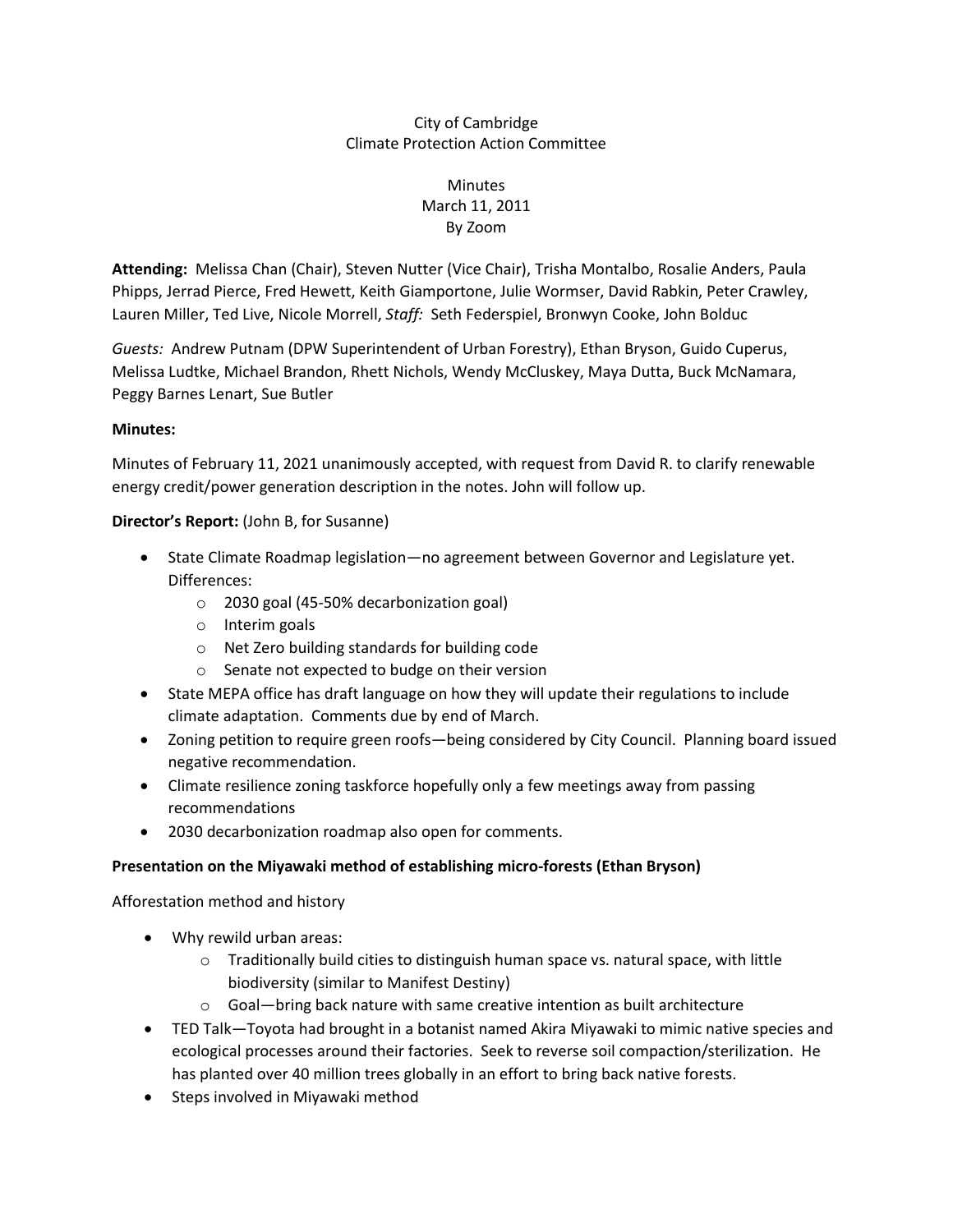- o Look at tree species and soil species diversity
	- Look at soil samples—quality and biology—take baseline of fungi and bacteria compared to goals (e.g., mimic old growth soil biota)
	- Source conservation-quality compost (organic if possible), plant materials to allow biology to thrive
- $\circ$  Trees planted close together in four layers (16" apart) in somewhat random pattern
- $\circ$  Need upfront maintenance, watering, weeding, but less so over time. Looking for 30+ species in these forest patches.



- o Benefits: much higher survival rate (95-98% survival)
- o 30x denser, 10x growth of average monoculture reforestation projects
- o Many examples of successful urban Miyawaki forests—esp. in Japan. Ideal to be at least 1000 sq ft in size, no less than 13-14' wide.
- Questions: are these designed to walk in or walk past?
	- Best to design them with pathways so people can experience
- Biological systems approach—Cambridge has many parks spaced out. How do you think about a city/region as a large area with fragmented parks—how close do they have to be to have meaningful relationships to each other?
	- $\circ$  Connectivity conservation—we segment large conservation areas with roads and developed areas. Could we allocate space for natural habitat as we allocate utilities? Larger conversation—would be great to have continuous corridor. In the meantime, pockets are better than nothing
- Do they work at higher planting densities because they have light on all sides?
	- o The proximity provides collaboration plus competition for light and resources. Soil quality really important. It's like pioneer species after a disturbance.
- We're seeing major climate changes re: heat and precipitation—how do you manage those changes?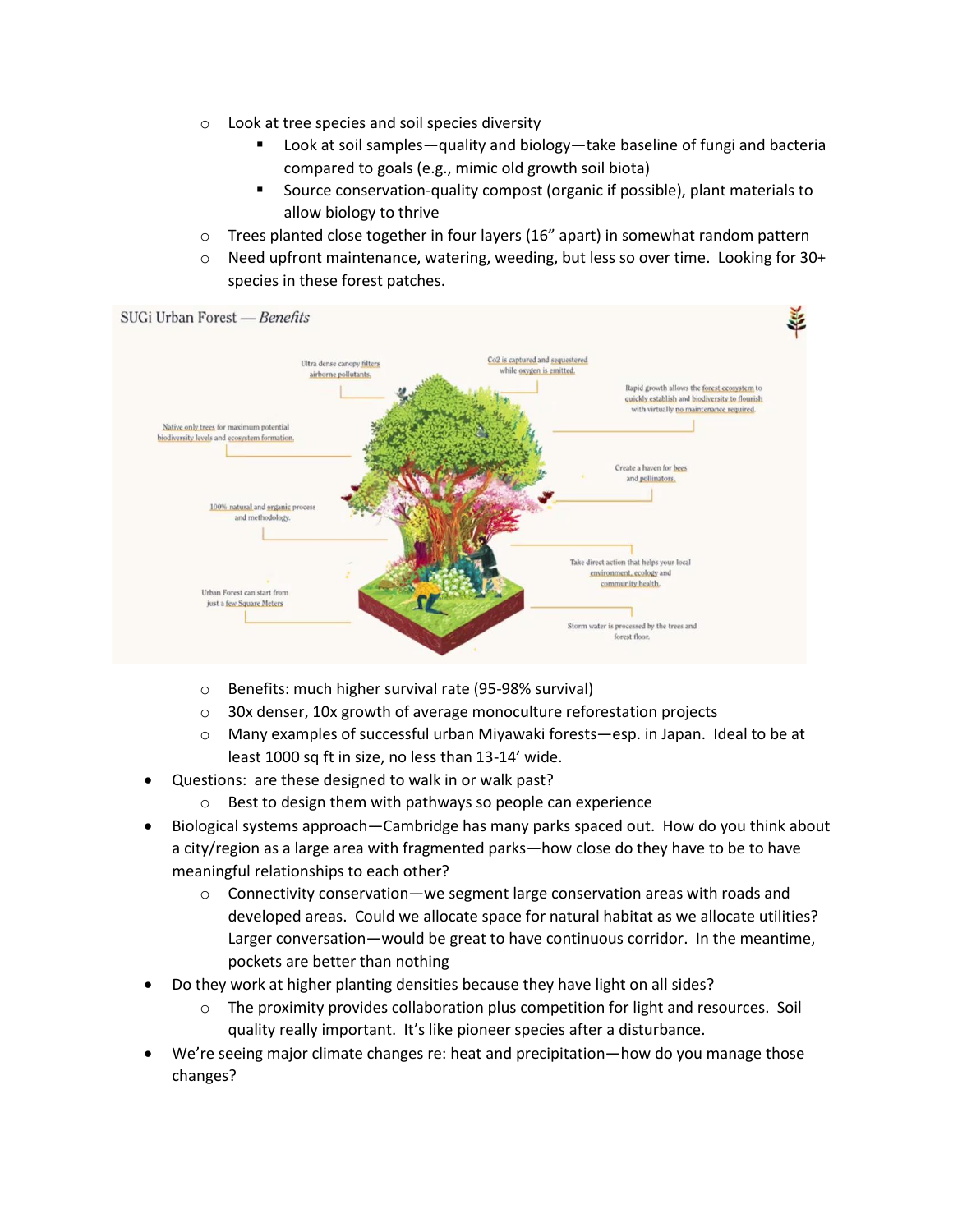- $\circ$  Plant 350 shrubs and trees in four layers in 1,000 sq ft—allows roots to penetrate deeper with soil preparation, better at drought survival
- We have no truly natural forests left. Do we need to rethink "natural" forests to restore them to their former biodiversity?
	- o Yes. Look at biodiversity pre-European colonization.

## **Update on the Net Zero Action Plan 5-Year Review (Peter Crawley)**

- So broad and so many initiatives! Thought would be useful to remind people of three big categories, discuss CPAC's role, and invite us to send him ideas to support plan
- Categories in Net Zero Action Plan (relate to subgroups for this review)
	- o Energy efficiency and existing buildings
		- Custom retrofits
		- Much better data (e.g. wegowise tracking and managing for multifamilies)
		- BEUDO—make it apply to smaller-than-25k sqft buildings (still some confusion re: energy efficiency requirement)—could this requirement become more stringent re: offsetting emissions and energy efficiency? NYC local law 97 penalties for not meeting thresholds (carrots and sticks; Cambridge only carrots)
		- Move to electrify existing buildings big topic—depends on availability of renewable energy. Biogen, e.g., talked about how they wanted to electrify all fossil fuel systems. Need good ideas.
		- o New construction
			- Smaller percentage of building stock—Tom Chase's work proving economic viability of net zero buildings was very helpful—need to educate developers/construction workers re: latest technology
			- Accelerate net zero timelines, especially with labs (slowest timeline w/2030
		- o Low carbon energy supply
			- If going to electrify buildings, need access to utility-scale clean energy
			- City is exploring how to make large amounts of renewable energy available for city buildings and Cambridge community—beyond residential aggregation.
			- Many questions re: renewable energy buying—what kind of RECs/offsets would qualify

A lot of working group discussion re: getting data, timely data tracking, science-based framework of interim goals and targets, sharing data across building owners, city departments (can't manage what you don't measure). What goals will we follow? State? City-level goals?

CPAC discussion:

- What has the discussion been regarding science-based interim targets? We're falling further behind—interim check ins are likely helpful. Without this, too fuzzy.
	- $\circ$  Response: One of the city reports (DNGVL wrote) discusses need to increase emissions reductions by 20x over next five-year period to meet Paris goals. We're way behind and it's a heavy lift. Group talked about the need to be clear about what it'll take to hit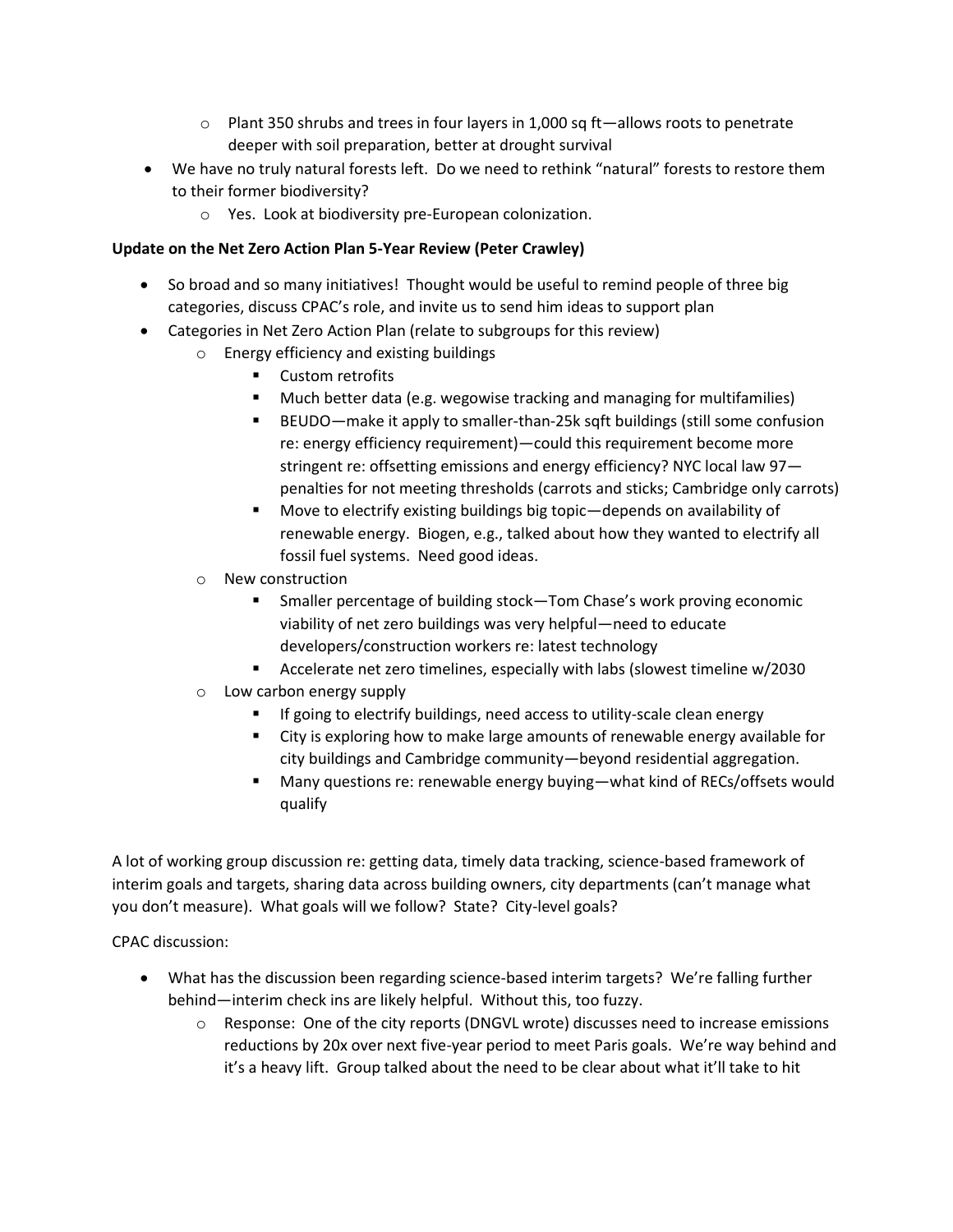those interim targets. City/CPAC hasn't done this—only focused on carbon neutrality by 2050, not planning guidance in much shorter timeframe.

- Has the group talked about the rules setting/policy changes needed to force the changes needed over the next 30 years? Need to get natural gas out of buildings. Going to have to have either really powerful economic incentives or draconian policies (and no state-level roadblocks) to get there.
- Seth: Net zero code discussions—will need to know what we can and can't control at the city level, and where Cambridge needs to put its effort to complement activity at the state level to hit these goals. Task force is looking at priorities for Net Zero Action Plan that doesn't require state action.
- Next steps: follow up with Peter and Seth via email over next few week.

# **Follow up discussion from the February meeting about climate change goals and metrics (Bronwyn).**

- Looking to tie together past/present/future work and how we're working to gather and use data metrics. E.g., community wide/sector-specific plans/GHG emissions. Wanted to leave time for follow-up questions and discussions from last month
- Do we have science-based targets and goals on an interim basis? What tools would be helpful for city/staff/board to have to have big picture re: carbon reduction decisions? Sustainability dashboard has good information on discrete actions, but doesn't have a top-level framework broken down by sector to give the big picture. If we don't have a framework with annual tracking mechanism for important metrics, very difficult to be more rigorous with policy if we don't know where we are. Things get delayed, easier for people to push back. Need accurate, compelling, and timely tools and data.
- On the other hand, we can have simpler goals like all internal combustion machines gone from Cambridge by 2050 without complexity of data gathering.
- Need to back up policies with funding, incentives, and equity concerns, and tie these also to BEUDO performance requirements.
- Net Zero Action Plan has metrics and hyperfocused looks at different policies and how much can be achieved without getting lost in community-wide metrics. Amendment of this plan is right process for setting sector-specific interim goals tied to policies and programs needed to get to those goals. Challenge is now to figure out how to do that with transportation, and how much carbon reduction can come from each sector.
- Would it be helpful to have detailed data on each building to help convert existing building stock? Gets pretty complex pretty quickly (e.g., space heating vs. water heating vs. stoves)
- What does it mean for equity if city is focused on getting commercial sector off gas? Residents will be stuck with higher gas prices when they can afford it less.
- As we move into implementation, these policies are getting more sector specific—how do we avoid all of this being stove piped? We still need to roll this up into a community-wide inventory every few years to make sure we still see the big picture. The carbon inventory has gotten quite a bit more sophisticated.
- Super helpful framing—there are a lot of groups diving into this problem. If there's a group focused on a deep dive on GHG emissions, just give us updates on what they're doing.
- CPAC is good at big theory, not deep dives—let us know how we can best help—e.g., adaptation. Think of us as your high level thought partners.